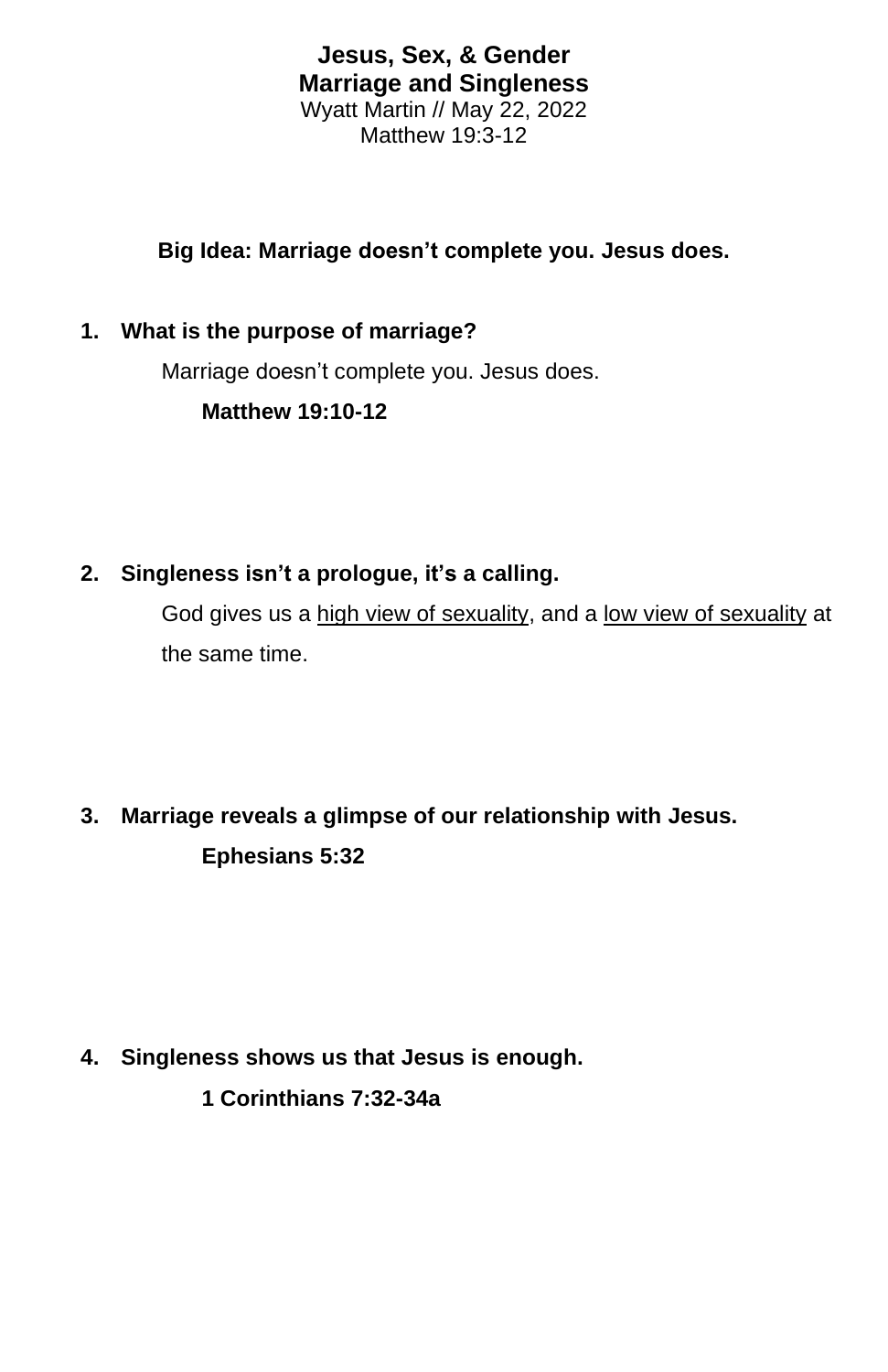### **Message questions**

Right now, our world is talking about sexuality constantly. From school curriculum to the voices on social media, to politics, to Hollywood—there are a lot of places to inform your views. But Jesus is the only one who can lead us into health and life. Join us as we aim to follow Jesus together in this series:

*Jesus, Sex, & Gender*. This Sunday we'll be in **Matthew 19:3-12**, discussing marriage and singleness. The Big Idea is, *Marriage doesn't complete you. Jesus does.*

Use these questions to discuss the message from Sunday, focusing on how you can **grow** as an everyday follower of Jesus and how you can **go** accomplish what Jesus calls you to do.

1. What attitudes and beliefs about singleness have you had, and where did they come from?

2. Have you ever believed the message that "marriage will complete you"? If so, what have been the results of that belief?